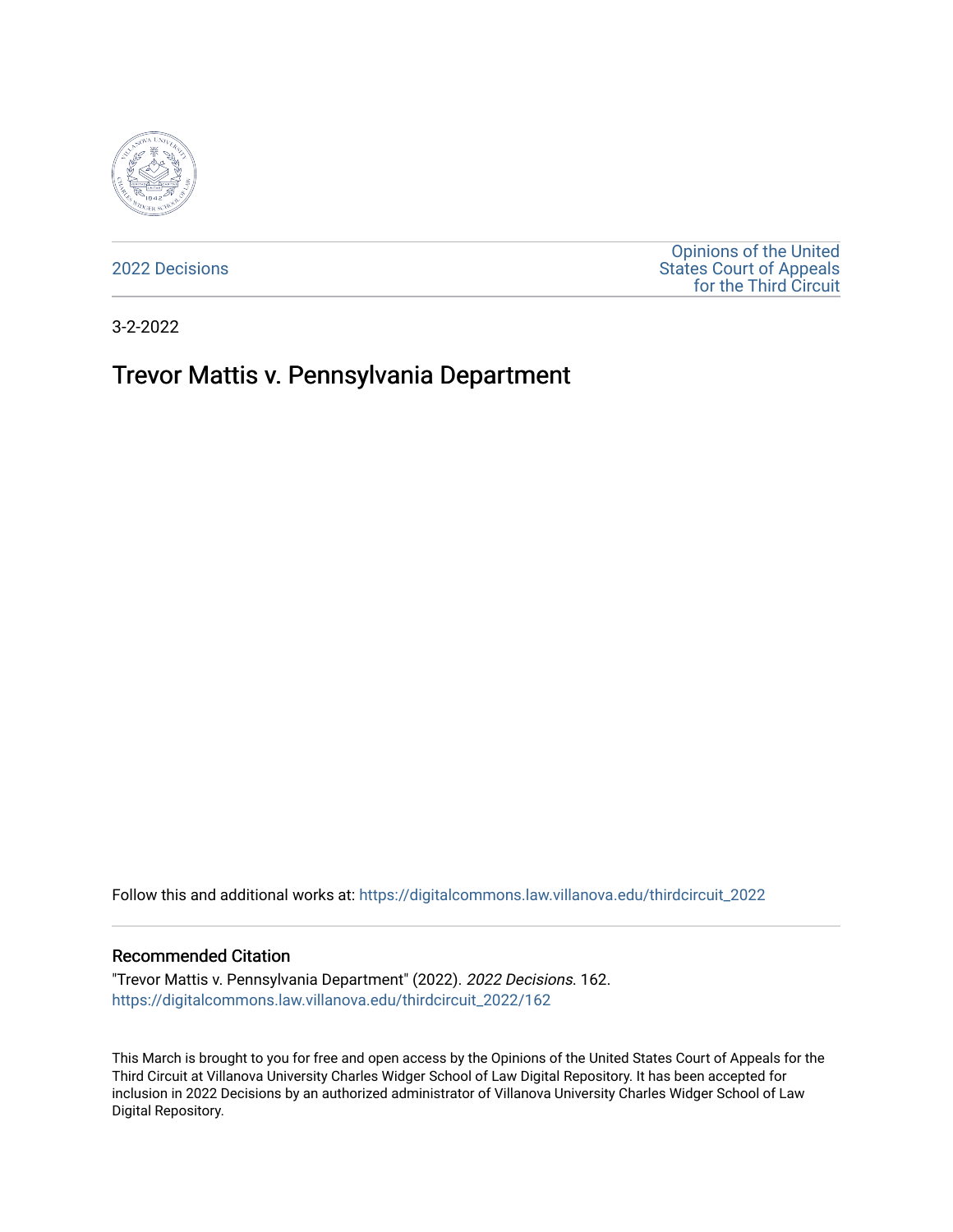## **NOT PRECEDENTIAL**

## UNITED STATES COURT OF APPEALS FOR THE THIRD CIRCUIT

\_\_\_\_\_\_\_\_\_\_\_

No. 19-3672 \_\_\_\_\_\_\_\_\_\_\_

# TREVOR MATTIS,

Appellant

v.

PENNSYLVANIA DEPARTMENT OF CORRECTIONS; M. OVERMYER; GUSTAFSON; CUMMIINS; BEST; MEALY; HASPER; KENNEDY; SHEESLEY; SGT. ANTHONY; MCNEELY; K-SMITH; J. WETZEL; CO SMALL; SGT. GILARA; BLICHA, ALL DEFENDANTS IN THEIR OFFICIAL AND PERSONAL CAPACITIES

\_\_\_\_\_\_\_\_\_\_\_\_\_\_\_\_\_\_\_\_\_\_\_\_\_\_\_\_\_\_\_\_\_\_\_\_

On Appeal from the United States District Court for the Western District of Pennsylvania (D.C. Civil Action No. 1-16-cv-00306) Magistrate Judge: Honorable Richard A. Lanzillo

Submitted Pursuant to Third Circuit LAR 34.1(a) November 5, 2020

\_\_\_\_\_\_\_\_\_\_\_\_\_\_\_\_\_\_\_\_\_\_\_\_\_\_\_\_\_\_\_\_\_\_\_\_

Before: CHAGARES, Chief Judge, PHIPPS and COWEN, Circuit Judges

(Opinion filed March 2, 2022) \_\_\_\_\_\_\_\_\_

> OPINION\* \_\_\_\_\_\_\_\_\_

PER CURIAM

<sup>\*</sup> This disposition is not an opinion of the full Court and pursuant to I.O.P. 5.7 does not constitute binding precedent.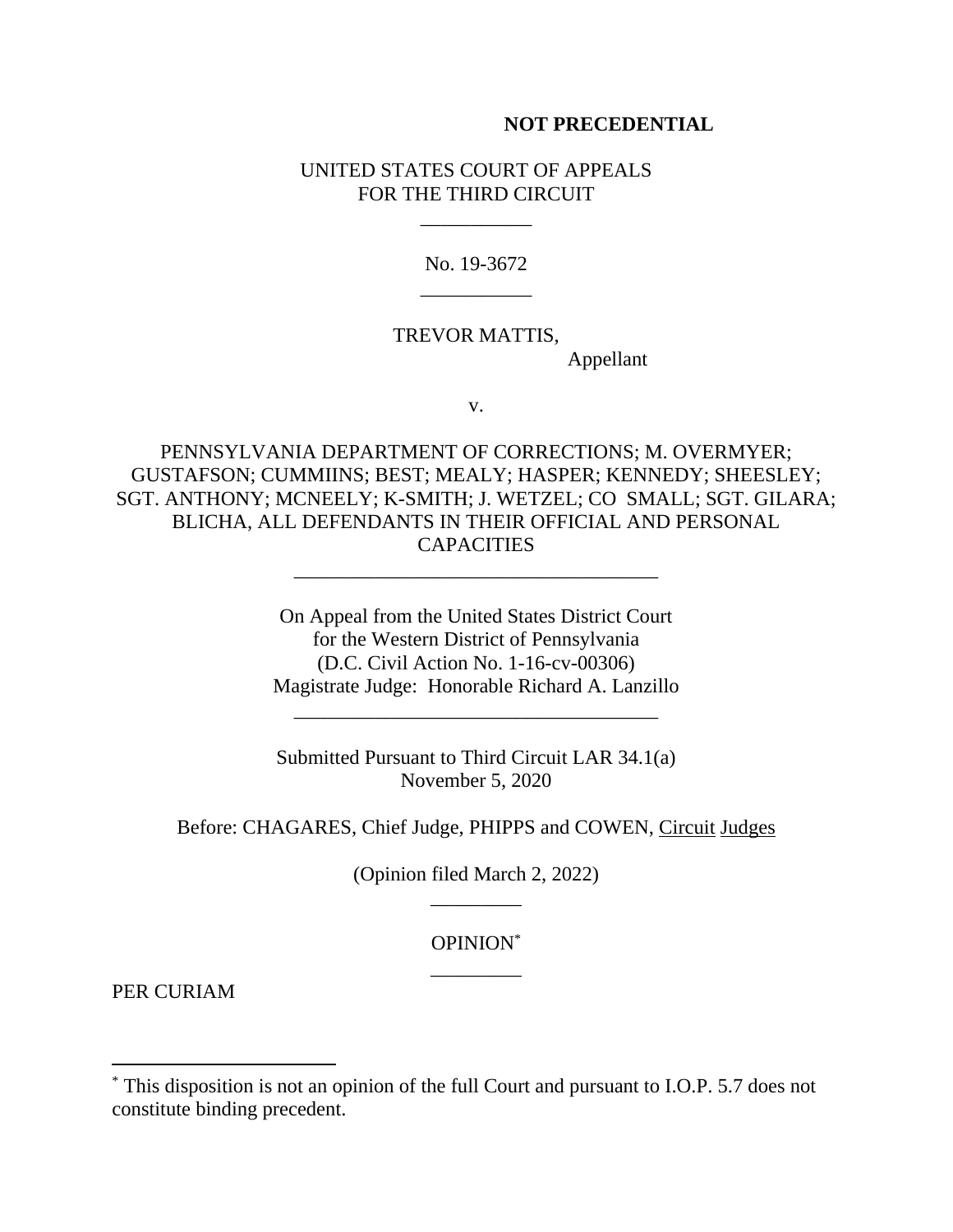Pro se appellant Trevor Mattis, a prisoner in the Pennsylvania correctional system, appeals from an order granting summary judgment to the defendants. We will affirm the District Court's<sup>1</sup> judgment.

I.

On December 21, 2016, Mattis filed a complaint pursuant to 42 U.S.C. § 1983 alleging that several prison officials and two prison medical providers violated his civil rights while he was incarcerated at the State Correctional Institution at Forest. His complaint centered on the revocation of his "z-code" status, which applies to inmates who need to be housed in a single cell rather than with a cellmate. An inmate's z-code status is reviewed annually to determine whether single-celling is still warranted. In late 2015, a Psychiatric Review Team ("PRT") met for Mattis's annual z-code review. The PRT determined that Mattis no longer needed to be celled alone and that his z-code status should be revoked. Mattis was notified and given 30 days to find a compatible cellmate, which he did not do. When corrections officers brought another inmate to Mattis's cell on March 30, 2016, Mattis attacked the inmate with a weapon. As a result, Mattis was moved to the Restrictive Housing Unit. Mattis claimed that the revocation of his z-code violated his Eighth and Fourteenth Amendment rights. He also claimed that he was denied medical care for conditions unrelated to the z-code matter.

<sup>&</sup>lt;sup>1</sup> A Magistrate Judge presided over this case with the parties' consent.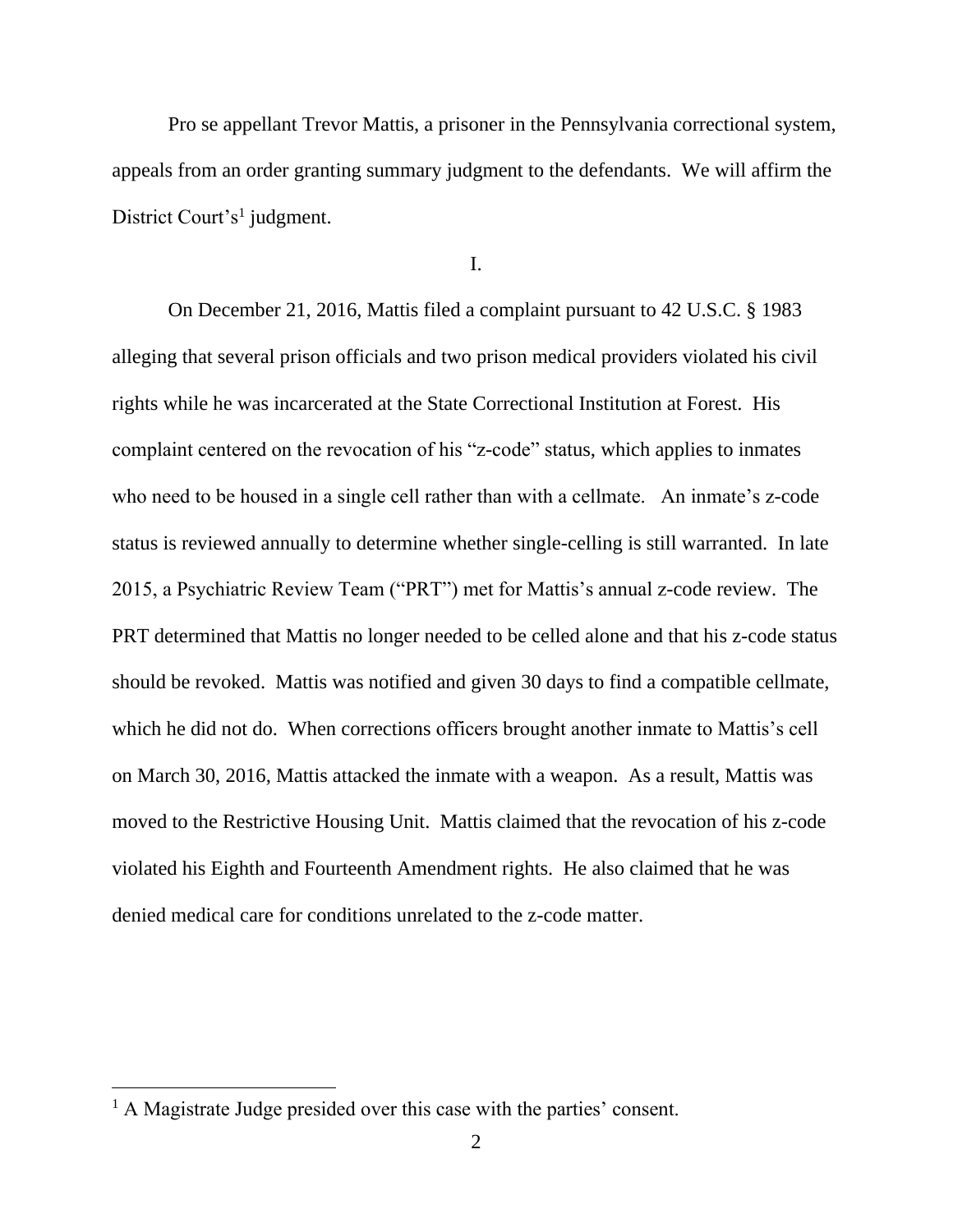The defendants filed motions to dismiss Mattis's complaint for failure to state a claim. The District Court dismissed the complaint in part, 2 allowing Mattis to proceed with the following claims: (1) Eighth Amendment claims against nine Department of Corrections ("DOC") defendants and the two medical defendants, (2) equal protection claims against three DOC defendants, and (3) state law tort claims against several DOC defendants and the medical defendants.

After the close of discovery, the defendants moved for summary judgment. The District Court granted the motion because (1) Mattis had failed to exhaust administrative remedies as required by the Prison Litigation Reform Act ("PLRA") with respect to his Eighth Amendment claims against most of the DOC defendants, as well as with respect to his equal protection claims against all of the DOC defendants; and (2) Mattis's exhausted Eighth Amendment claims lacked merit. The Court declined to exercise supplemental jurisdiction over his state law claims.

Mattis then filed a motion for reconsideration requesting that he be allowed to refile supporting evidence that he had attempted to file earlier, but which was missing from the District Court record. The Court granted the motion but concluded that the additional evidence presented no basis to alter the judgment.

Mattis timely appealed.

II.

 $2$  We will not review this decision because Mattis does not challenge it on appeal. See In re Wettach, 811 F.3d 99, 115 (3d Cir. 2016) (holding that arguments not developed in an appellant's opening brief are forfeited).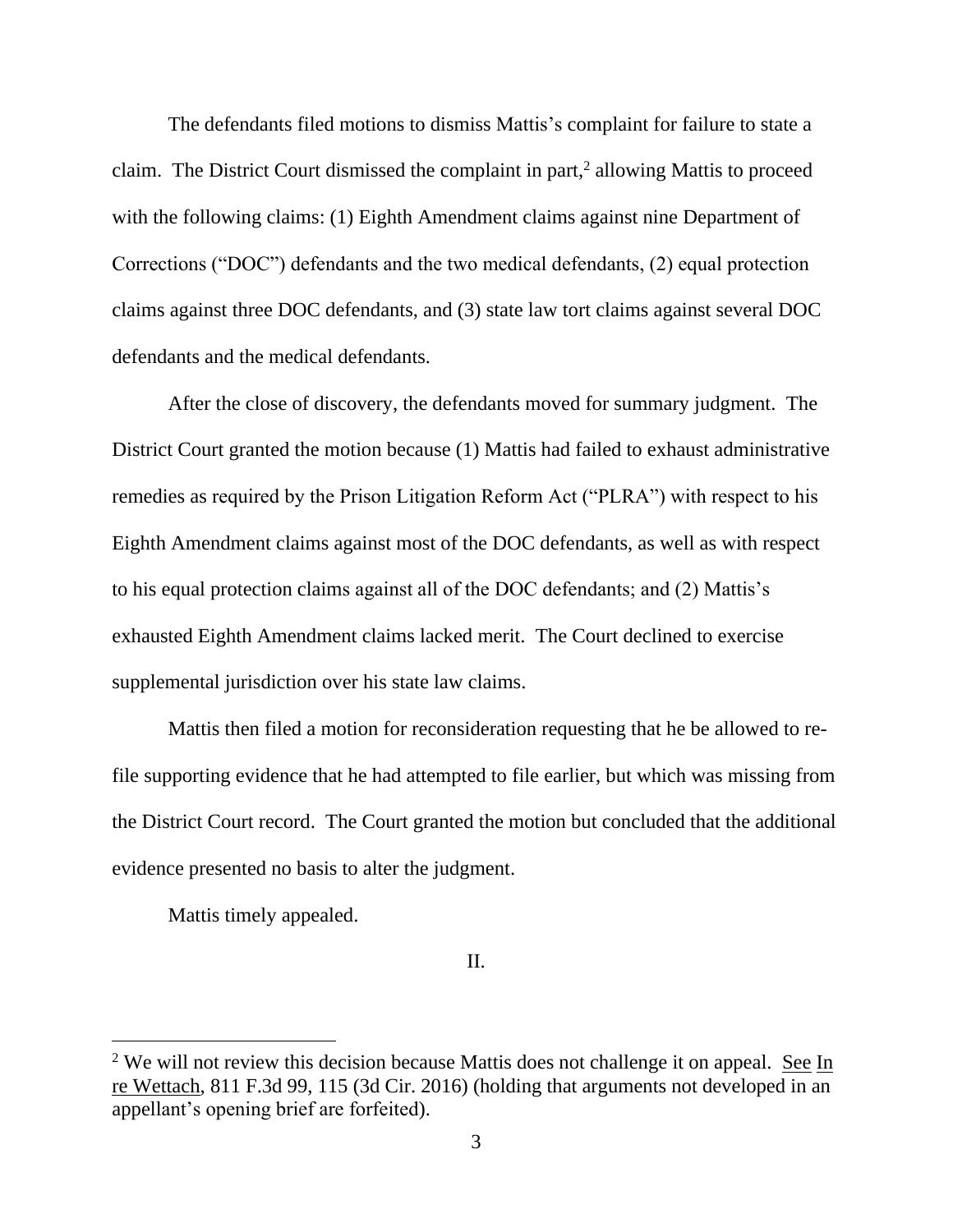We have jurisdiction under 28 U.S.C. § 1291. We review the grant of summary judgment de novo, applying the same standard as the District Court. See Blunt v. Lower Merion Sch. Dist., 767 F.3d 247, 265 (3d Cir. 2014). Summary judgment is proper if, viewing the record in the light most favorable to Mattis, there is no genuine issue of material fact and the defendants are entitled to judgment as a matter of law. See Fed. R. Civ. P. 56(a); Giles v. Kearney, 571 F.3d 318, 322 (3d Cir. 2009). We review the District Court's decision to refrain from exercising supplemental jurisdiction over Mattis's state law claims for an abuse of discretion. Bright v. Westmoreland Cty., 443 F.3d 276, 286 (3d Cir. 2006). We may affirm on any ground supported by the record. See Munroe v. Cent. Bucks Sch. Dist., 805 F.3d 454, 469 (3d Cir. 2015).

### III.

First, Mattis argues that his failure to exhaust administrative remedies as to his Eighth and Fourteenth Amendment claims should be excused. Because we conclude below that Mattis's Eighth Amendment claims fail on the merits, we need not decide whether the District Court correctly ruled that he failed to exhaust them as to the defendants he did not name in his grievances. However, we disagree with Mattis's contention that he exhausted his Fourteenth Amendment claims.

The PLRA requires prisoners to exhaust available administrative remedies before bringing a suit alleging unconstitutional conduct by prison officials. 42 U.S.C. § 1997e(a); see also Woodford v. Ngo, 548 U.S. 81, 84 (2006). The main purpose of this requirement is to alert prison officials to a problem and allow them to attempt to address it before litigation occurs. See Jones v. Bock, 549 U.S. 199, 219 (2007). Mattis's

4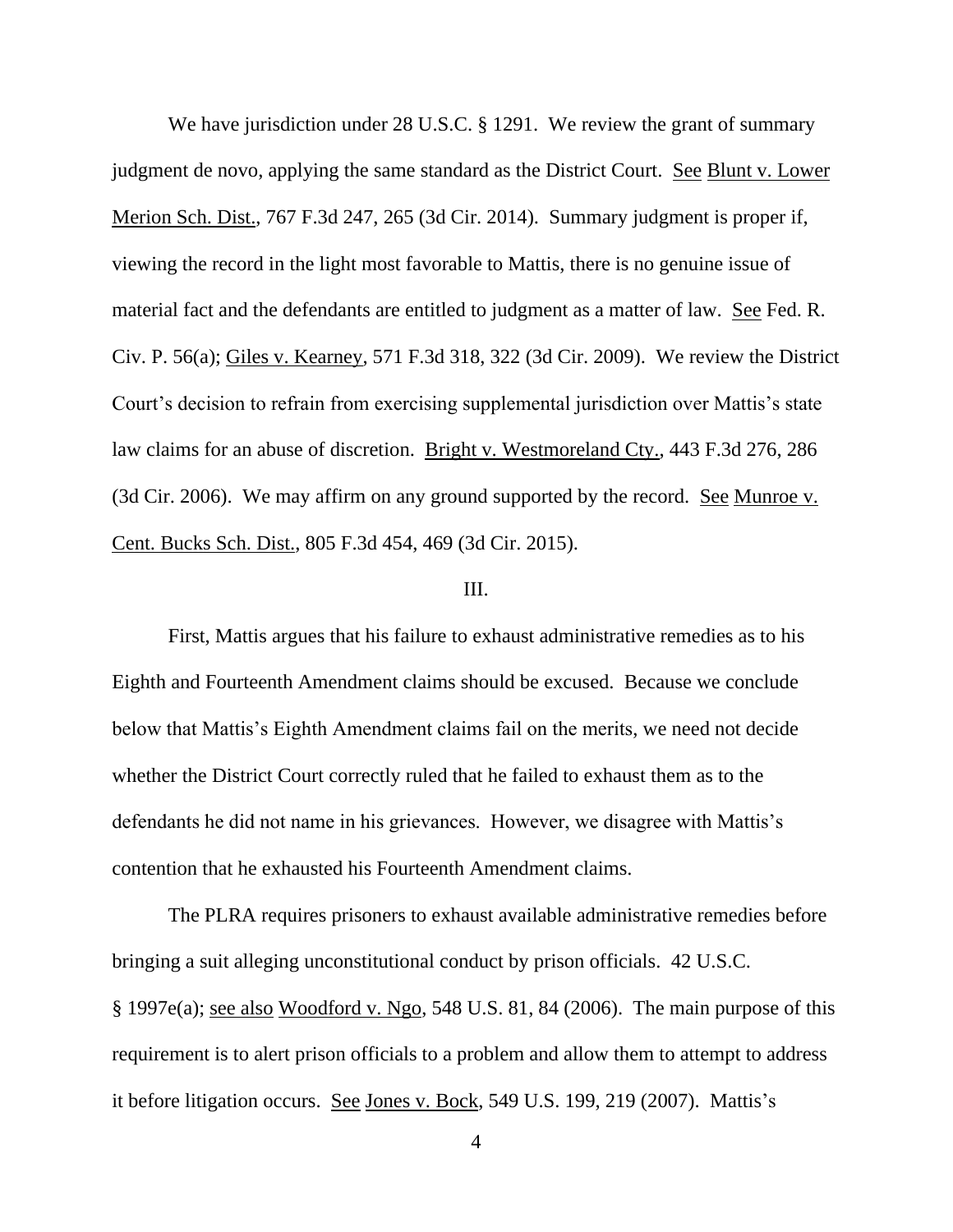Fourteenth Amendment claim is that other inmates (in particular, white inmates) were evaluated and assigned z-code status according to more lenient standards than were applied to him. He argues that he addressed this claim in two grievances. However, our review of the record reveals that neither grievance alleged discrimination.<sup>3</sup> See Chambers ex rel. Chambers v. Sch. Dist. of Phila. Bd. of Educ., 587 F.3d 176, 196 (3d Cir. 2009) (explaining that an equal protection claim requires allegations of "purposeful discrimination" (quoting Andrews v. Philadelphia, 895 F.2d 1469, 1478 (3d Cir. 1990)). Thus, Mattis failed to exhaust his equal protection claims, and there is no basis in the record for excusing his failure to do so.

## IV.

Mattis also argues that the District Court abused its discretion in refusing to address his "failure to prevent violence" claims against Defendants Gustafson, Cummins, and Hasper with regard to the revocation of his z-code status.<sup>4</sup> We disagree because the District Court did, in fact, address Mattis's claim and applied the correct law.

<sup>&</sup>lt;sup>3</sup> The first grievance, Grievance No. 619908, explained that the prison administration had refused to accommodate Mattis's mental disabilities under the Americans with Disabilities Act, and had conspired to endanger him. See ECF No. 134 at 30. Mattis's second grievance, Grievance No. 619880, stated that, in revoking his z-code status, two of the defendants endangered his well-being and the well-being of his cellmate. See id. at 34. Moreover, the record contains a declaration from a DOC grievance officer, which states that Mattis did not raise claims of discrimination in any grievances that he appealed to final review. See ECF No. 102-4 at 3.

<sup>&</sup>lt;sup>4</sup> The parties do not dispute that Gustafson, Cummins, and Hasper were involved in the decision to revoke Mattis's z-code status. However, the record establishes that the other DOC defendants were not responsible for the decision. Three of the defendants (Anthony, Kennedy, and Mealy) stated in their undisputed responses to Mattis's interrogatories that they did not participate in the decision to revoke Mattis's z-code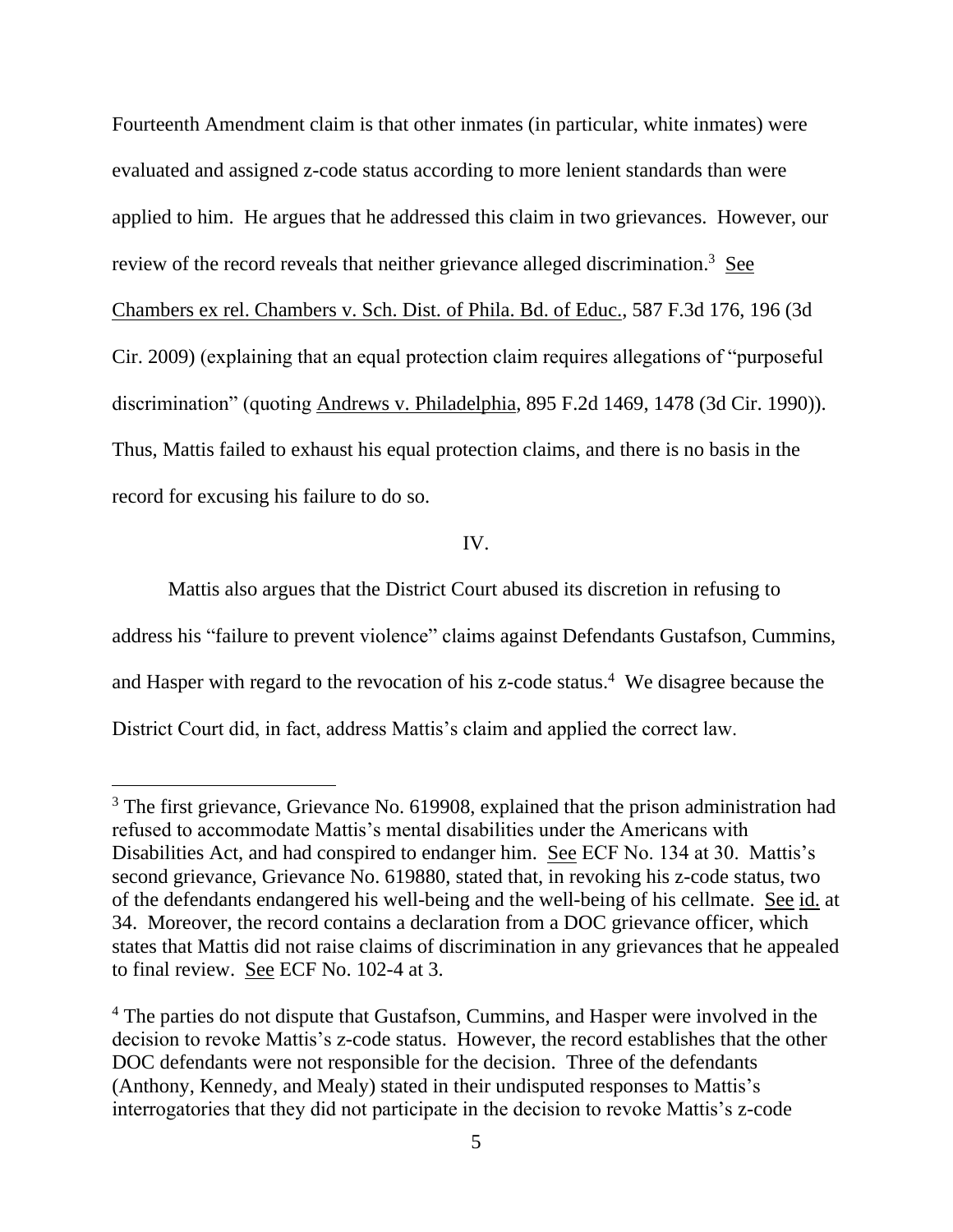To establish a failure-to-protect claim, an inmate must demonstrate (1) that he is "incarcerated under conditions posing a substantial risk of serious harm," and (2) that the prison official acted with "deliberate indifference" to his health and safety. Farmer v. Brennan, 511 U.S. 825, 834 (1994). Being ordered to share a cell with another inmate does not present a substantial risk of serious harm absent "other adverse conditions" that render double-celling unconstitutional. Nami v. Fauver, 82 F.3d 63, 67 (3d Cir. 1996); see also Rhodes v. Chapman, 452 U.S. 337, 347–50 (1981). To prove deliberate indifference, a claimant must show that an official "knows of and disregards an excessive risk to inmate health or safety." Farmer, 511 U.S. at 837.

The District Court interpreted Mattis's complaint to allege that Hasper, a certified mental health nurse practitioner, exhibited deliberate indifference to Mattis's serious medical needs. See ECF No. 128 at 21. The Court explained that the undisputed evidence showed that Mattis had received frequent and routine mental health treatments,

Moreover, Mattis's bare allegation that Defendant Overmyer was "fully informed" of his mental health needs is not sufficient to survive summary judgment. See Concise Statement of Facts, ECF No. 115 at 2. On appeal, Mattis has included answers to interrogatories from Overmyer that do not appear in the District Court record. We typically cannot consider evidence that is raised for the first time on appeal. In re Application of Adan, 437 F.3d 381, 388 n.3 (3d Cir. 2006). Besides, the evidence does not create a genuine issue of material fact. In his answer, Overmyer merely admitted that he was present during Mattis's z-code reviews in 2012 and 2013, but not that he was present for the review that resulted in the revocation of Mattis's z-code status in February 2016. See 3d Cir. ECF No. 25, Exh. B-25.

status. See ECF Nos. 102-5, 102-6, and 102-7. Two of the defendants (Best and Sheesley) had no contact with Mattis until after his z-code was revoked. See Complaint, ECF No. 3 at 104 (explaining that Best did not take over as Unit Manager until March 2016); Sheesley Response, ECF No. 102-8 (stating that Sheesley did not interact with Mattis regarding his z-code status until June 2016).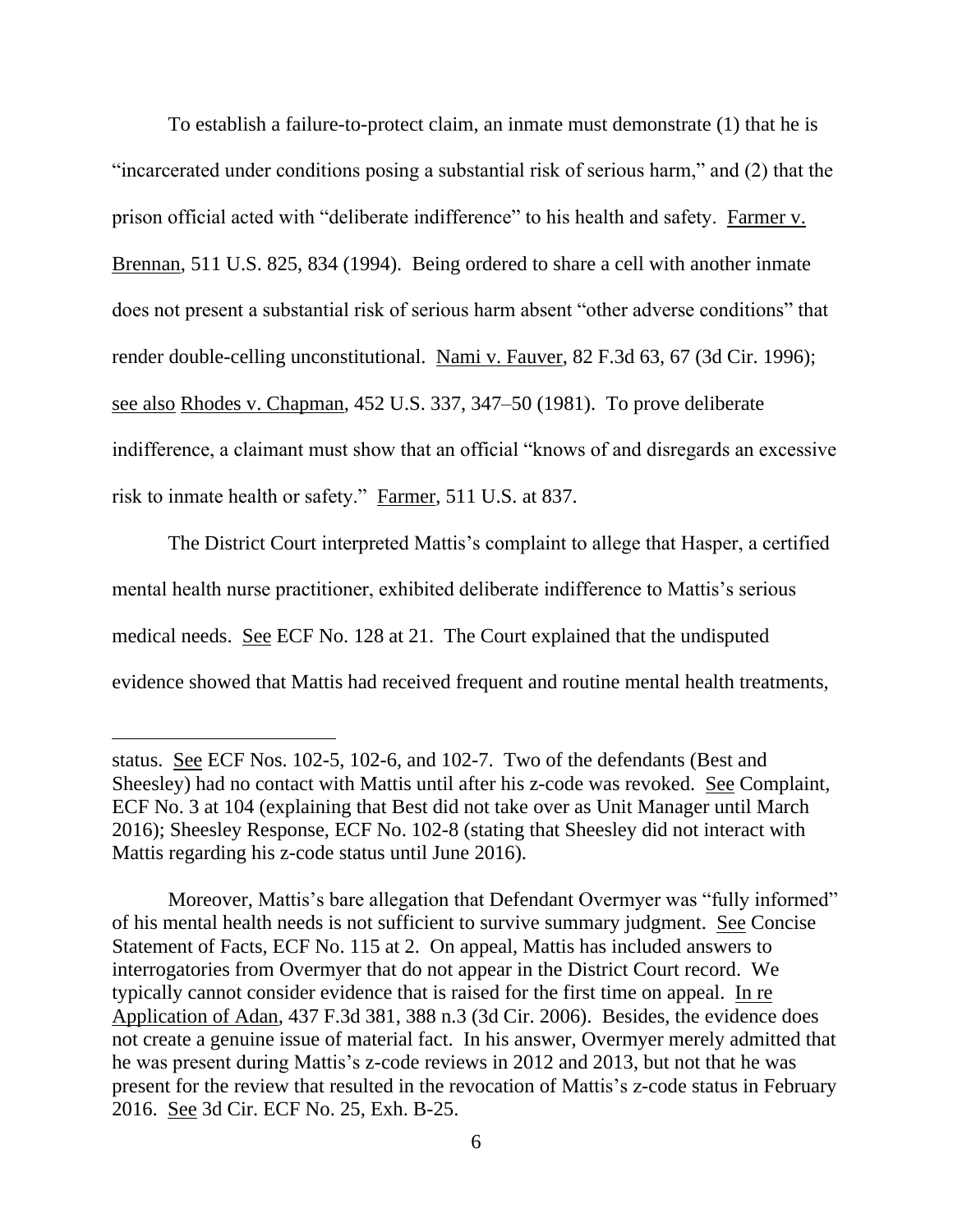and that Hasper used his sound professional reasoning in recommending that Mattis's zcode be revoked. Mattis concedes the correctness of that conclusion. Mattis Br. at 10. Nonetheless, he argues that all three defendants failed to protect him from the violence that was a known, inevitable consequence of revoking his z-code status.

The evidence demonstrates otherwise. The record shows that the decision to revoke Mattis's z-code classification was made in accordance with standard prison procedures and following several mental health evaluations, which resulted in the defendants' determination that Mattis was stable and no longer needed to be singlecelled. Moreover, the undisputed fact that Mattis was the *attacker* in the altercation that followed the revocation of his z-code status undermines Mattis's argument, which relies on cases that were brought by *victims* of violence at the hands of another prisoner, not the perpetrator of violence toward other inmates. See, e.g., Riley v. Jeffes, 777 F.2d 143, 145 (3d Cir. 1985) (inmate-plaintiff robbed by fellow inmate as a result of prison's open-cell policy). In short, there is no evidence that the defendants acted with deliberate indifference or disregarded an excessive risk that Mattis would be harmed from sharing a cell with another inmate.

#### V.

Mattis also argues that the District Court abused its discretion in failing to address his denial of medical care claim against Defendant McKeel, a prison medical provider. While the Court reviewed the evidence related to this claim, <u>see</u> ECF No. 128 at 8–10, it did not address it in its discussion. Nonetheless, the claim lacks merit.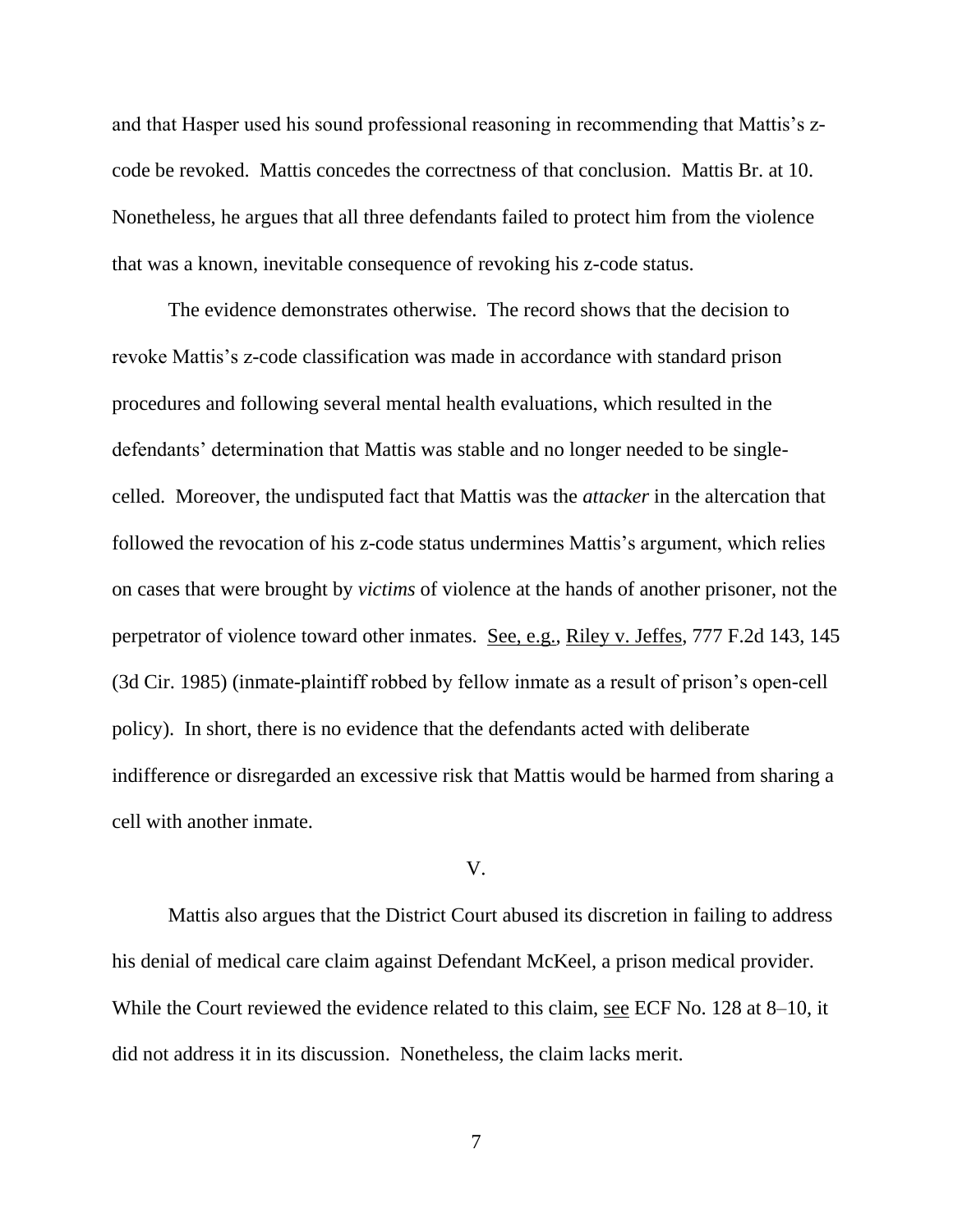To succeed on an Eighth Amendment medical needs claim, "a plaintiff must make (1) a subjective showing that 'the defendants were deliberately indifferent to [his or her] medical needs' and (2) an objective showing that 'those needs were serious.'" Pearson v. Prison Health Serv., 850 F.3d 526, 534 (3d Cir. 2017) (alteration in original) (quoting Rouse v. Plantier, 182 F.3d 192, 197 (3d Cir. 1999)). However, "mere disagreement as to the proper medical treatment" is insufficient to support an Eighth Amendment claim. Monmouth Cty. Corr. Inst. Inmates v. Lanzaro, 834 F.2d 326, 346 (3d Cir. 1987). When medical care is provided, we "presume that the treatment of a prisoner is proper absent evidence that it violates professional standards of care." Pearson, 850 F.3d at 535.

Mattis claimed (1) that his sick call requests were ignored for five weeks, during which time he was denied all medical care; and (2) that McKeel refused to treat his specific medical conditions, including flat feet and dry skin. However, he failed to allege that McKeel was responsible for the denial of medical treatment for the five-week period that his sick calls went unanswered. See Rode v. Dellarciprete, 845 F.2d 1195, 1207 (3d Cir. 1988) ("A defendant in a civil rights action must have personal involvement in the alleged wrongs."). Moreover, McKeel's undisputed declaration states that she did, in fact, treat Mattis's medical complaints on numerous occasions. See ECF No. 105-1. Thus, nothing in the record presents a genuine issue of material fact that McKeel denied Mattis medical care in violation of his Eighth Amendment rights.

#### VI.

Finally, we disagree with Mattis that the District Court abused its discretion in declining to exercise supplemental jurisdiction over Mattis's state law claims. "[W]here